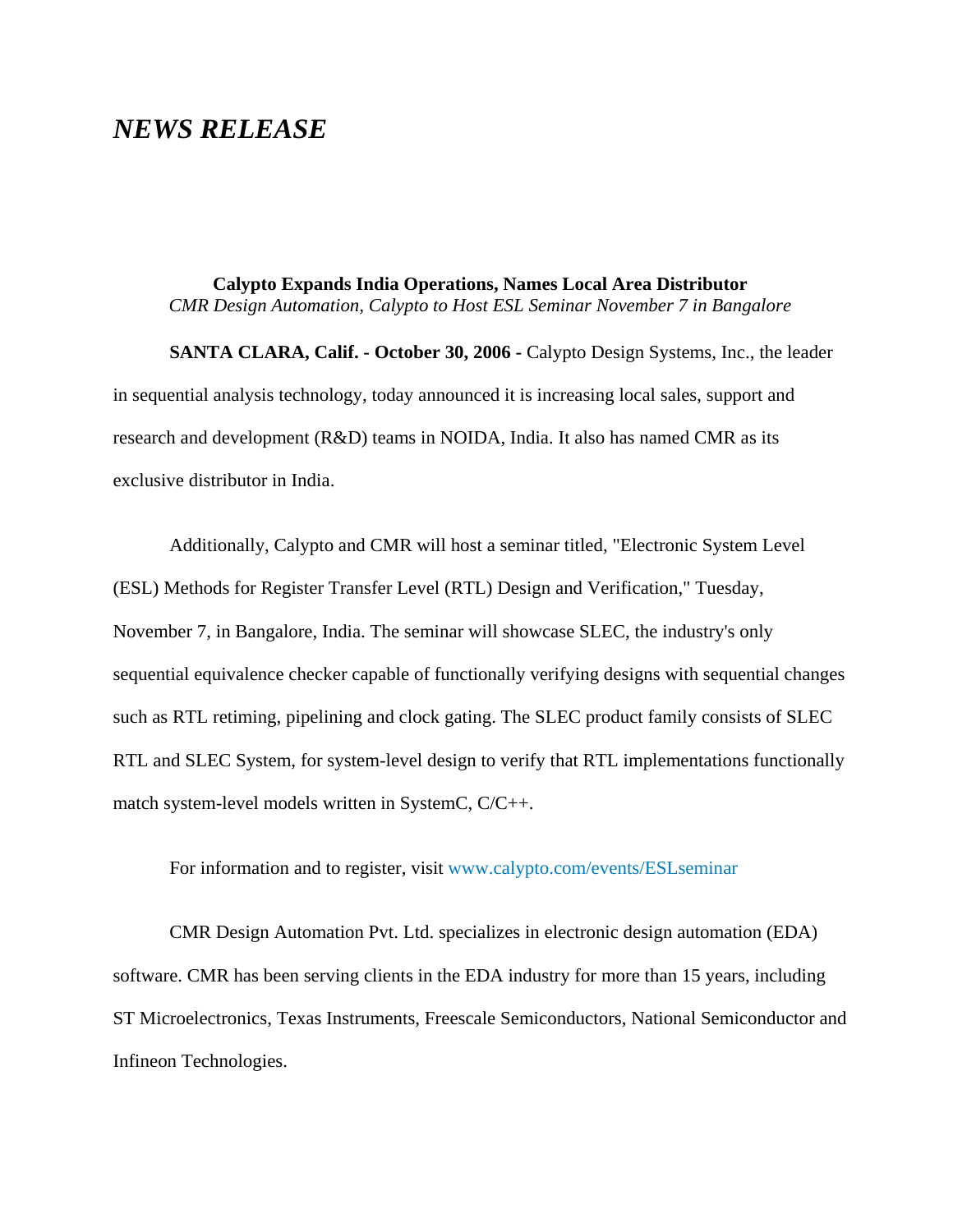"India is producing leading-edge hardware designs using advanced methods and is a growing market for SLEC," remarks Sanjiv Narayan, managing director, Calypto India. "We have doubled our office space, allowing us to broaden our efforts in key areas including R&D and customer support."

"Our customers will receive superior service from one of India's most respected distributors," adds Tom Sandoval, Calypto's chief executive officer (CEO). "We are pleased to have CMR as our partner."

Notes Ragupathy, director of CMR: "SLEC enables the use of System Level models to verify RTL, providing significant time to market and cost savings benefits to our customers. We are excited about the opportunity to partner with Calypto."

## **About CMR**

CMR Design Automation Pvt. Ltd. is one of India's oldest and leading Electronic Design Solutions (EDA) suppliers. It provides best in-class EDA software solutions to address the evergrowing and challenging design requirements of its customers. At CMR, its success is defined by its customer's success. More information about CMR can be found at[: http://www.cmrda.com](http://www.cmrda.com/).

## **About Calypto**

Founded in 2002, Calypto Design Systems, Inc. enables SoC design teams to bridge System and RTL for semiconductor design, thereby saving millions of dollars in design costs and silicon re-spins. It delivers software products to leading edge semiconductor and systems